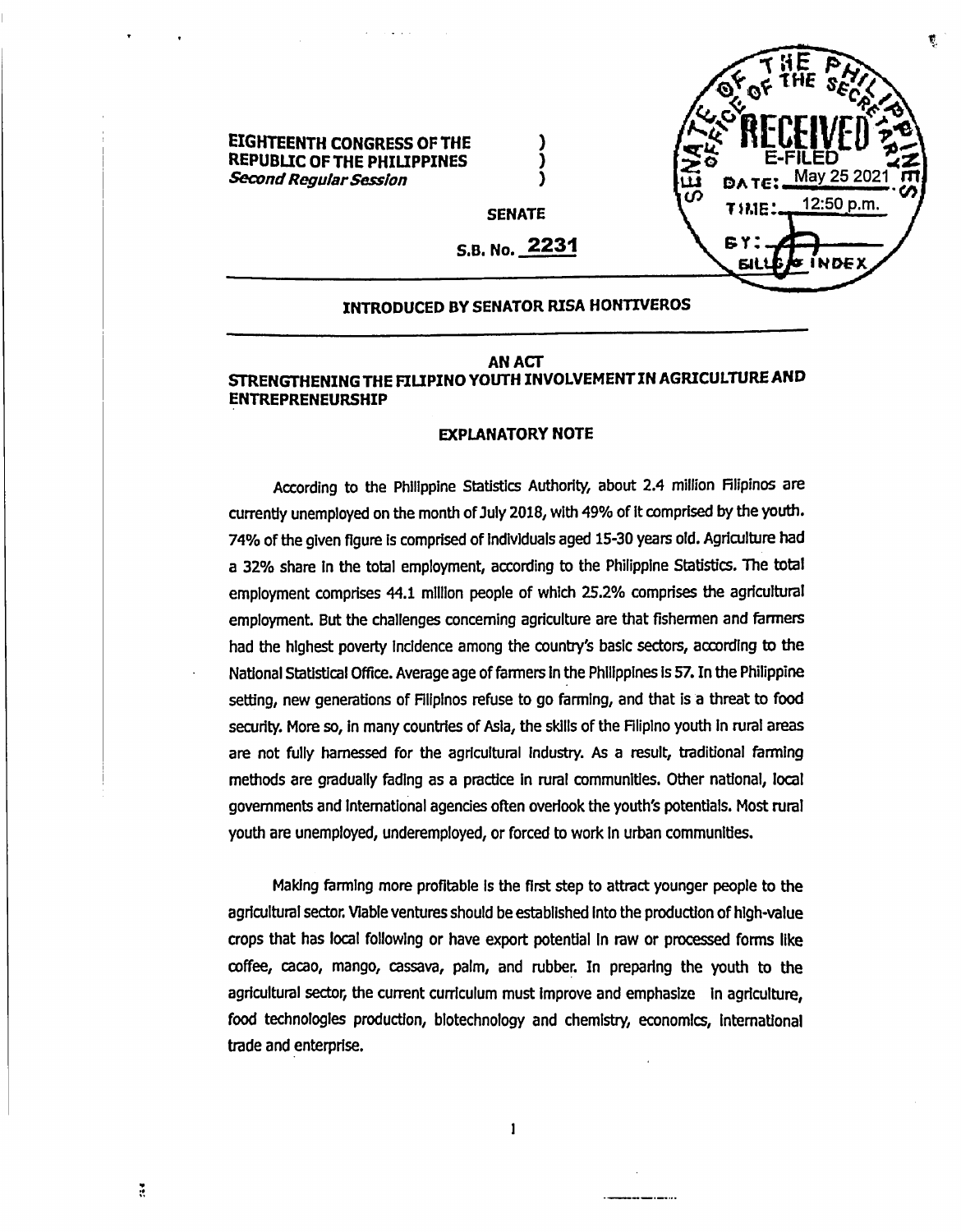Entrepreneurship Is often perceived as a driver for growth and job creation as well as means to make economies more competitive and Innovative. However, supporting entrepreneurship goes beyond simply helping entrepreneurs or would-be entrepreneurs, and providing administrative and financial conditions conducive to business creation. It also allows spurring entrepreneurial spirit throughout society, In particular among the youth, stimulating their creativity, Initiative, and sense of responsibility as well as providing the skills and knowledge needed to set up and run a business. Hence, education and training are vital for changing cultures and Igniting entrepreneurial mindsets at an early age.

.<br>The first term and a player every selection procedure of the first selection of the selection of the selection

 $\overline{1}$ 

In view of the foregoing, the passage of this bill is earnestly sought.

<del>r araguel</del><br>IVEROS **Senator**

وستحص للعادون وسا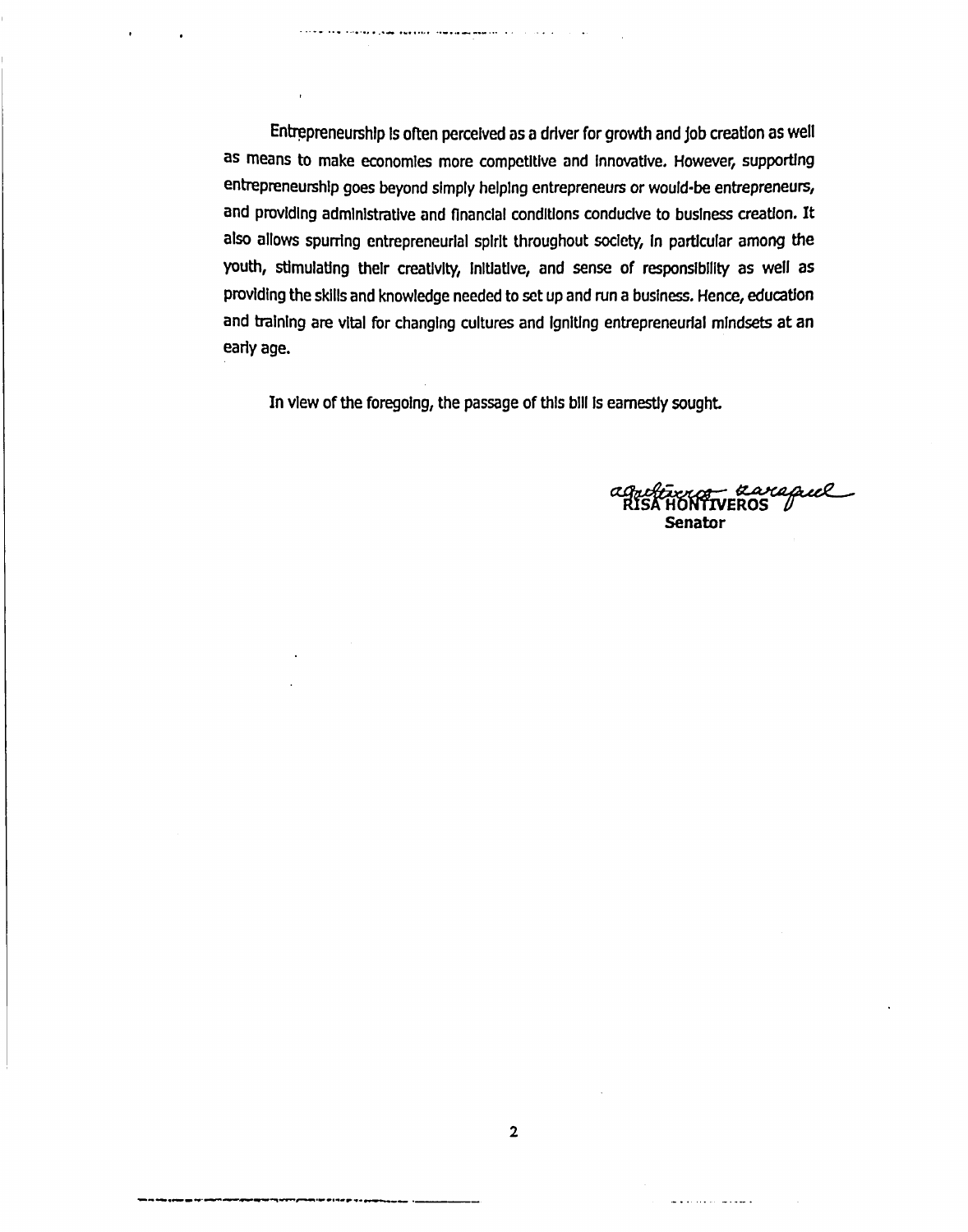

# **INTRODUCED BY SENATOR RISA HONTIVEROS**

## **AN ACT**

# **STRENGTHENING THE FILIPINO YOUTH INVOLVEMENT INAGRICULTUREAND ENTREPRENEURSHIP**

*Be Itenactedby theSenate andHouse ofRepresentatives ofthe Philippines in Congress assembled:*

 Section 1. *Short Title.-*This Act shall be known as the "Young Agripreneurs Act of 2 2021." 3 Sec. 2. *Coverage.* - This Act shall apply to all provinces, cities and municipalities. 4 Sec. 3. *Definition of Terms.* – For purposes of this Act, the following terms shall be defined as follows: a) Youth  $-$  as defined in Republic Act 8044, refer to citizens who are within 7 the ages 15 to 30 years old; 8 b) Provinces and Highly Urbanized Cities - a center providing trainings, assistance, and opportunities; monitoring and evaluation programs, projects, ad activities; and facilitating partnerships among stakeholders In the promotion of youth involvement in agriculture; and 12 c) Agripreneur - one who organizes, manages, and assumes the risks of a business or enterprise in agriculture. Sec. 4. *Rationale. -* Ali provincial and city government are mandated to establish Youth Agricultural Hubs that will help and guide the youth that will provide greater opportunities and engage the youth in agriculture. 17 Sec. 5. *Creation of Youth Agricultural Hubs.* - The following agricultural hubs are hereby established: a) Provincial Government shall conduct an assessment to determine placement of the Youth Agricultural Hubs in the provinces and highly urbanized cities. Municipalities with sufficient funds have the discretion to create their own Youth Agricultural Hubs subject to the provision of Sec. 9 hereof for the necessary funding.

1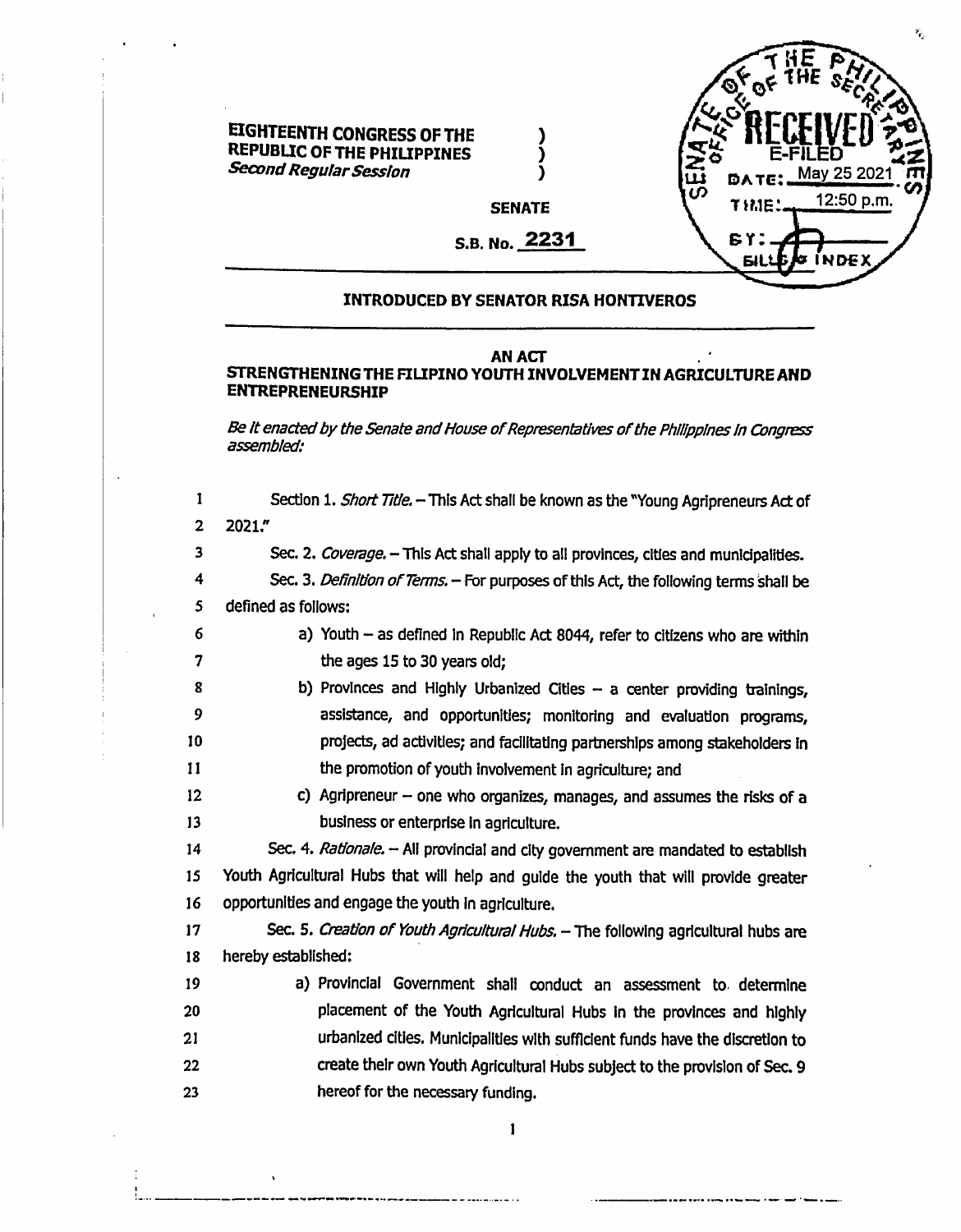| 1            | b) Cities and municipalities shall encourage partnerships with different            |
|--------------|-------------------------------------------------------------------------------------|
| $\mathbf{2}$ | government agencies and other stakeholders.                                         |
| 3            | c) The Department of Agriculture regional offices shall perform oversight           |
| 4            | functions and assign personnel to fulfill the functions of the Youth                |
| 5            | Agricultural Hubs.                                                                  |
| 6            | Sec. 6. Functions of the Youth Agricultural Hubs. - The Youth Agricultural Hubs     |
| 7            | shall have the following functions:                                                 |
| 8            | a) Shall facilitate trainings for the youth focusing on agriculture, financial      |
| 9            | literacy, entrepreneurship, and other related courses;                              |
| 10           | b) Shall be a venue for research farming extensions;                                |
| $\mathbf{1}$ | c) Shall coordinate and establish partnerships with government agencies,            |
| 12           | LGUs, and non-government organizations, civil society, private sector,              |
| 13           | among others;                                                                       |
| 14           | d) Shall facilitate the request for additional financial assistance and referral to |
| 15           | appropriate funding agencies;                                                       |
| 16           | e) Shall monitor implementation and evaluate progress of the approved and           |
| 17           | funded projects;                                                                    |
| 18           | f) Shall prepare and submit progress reports of the approved and funded             |
| 19           | projects to the LGUs; and                                                           |
| 20           | g) Shall organize programs, projects, and activities to further promote youth       |
| 21           | engagement in agriculture.                                                          |
| 22           | Sec. 7. Youth Agripreneurship Trade Fair. - There shall be a series of youth        |
| 23           | agripreneurship trade fairs showcasing the youth's agricultural products.           |
| 24           | a) Schedule:                                                                        |
| 25           | I.<br>Provincial Level every September;                                             |
| 26           | II.<br>Regional Level every October; and                                            |
| 27           | III.<br>National Level every November.                                              |
| 28           | b) Events:                                                                          |
| 29           | i.<br>Project Pitching Competition;                                                 |
| 30           | H.<br>Awarding of Outstanding Youth-Led Agricultural Programs, Projects,            |
| 31           | and Activities; and                                                                 |
| 32           | Other youth-related agricultural activities.<br>III.                                |
| 33           | Sec. 8. Coordinating Agencies. -                                                    |
| 34           | a) Department of Agriculture                                                        |
| 35           | b) Department of Agrarian Reform                                                    |
| 36           | c) Department of Trade and Industry                                                 |

 $\overline{\mathbf{c}}$